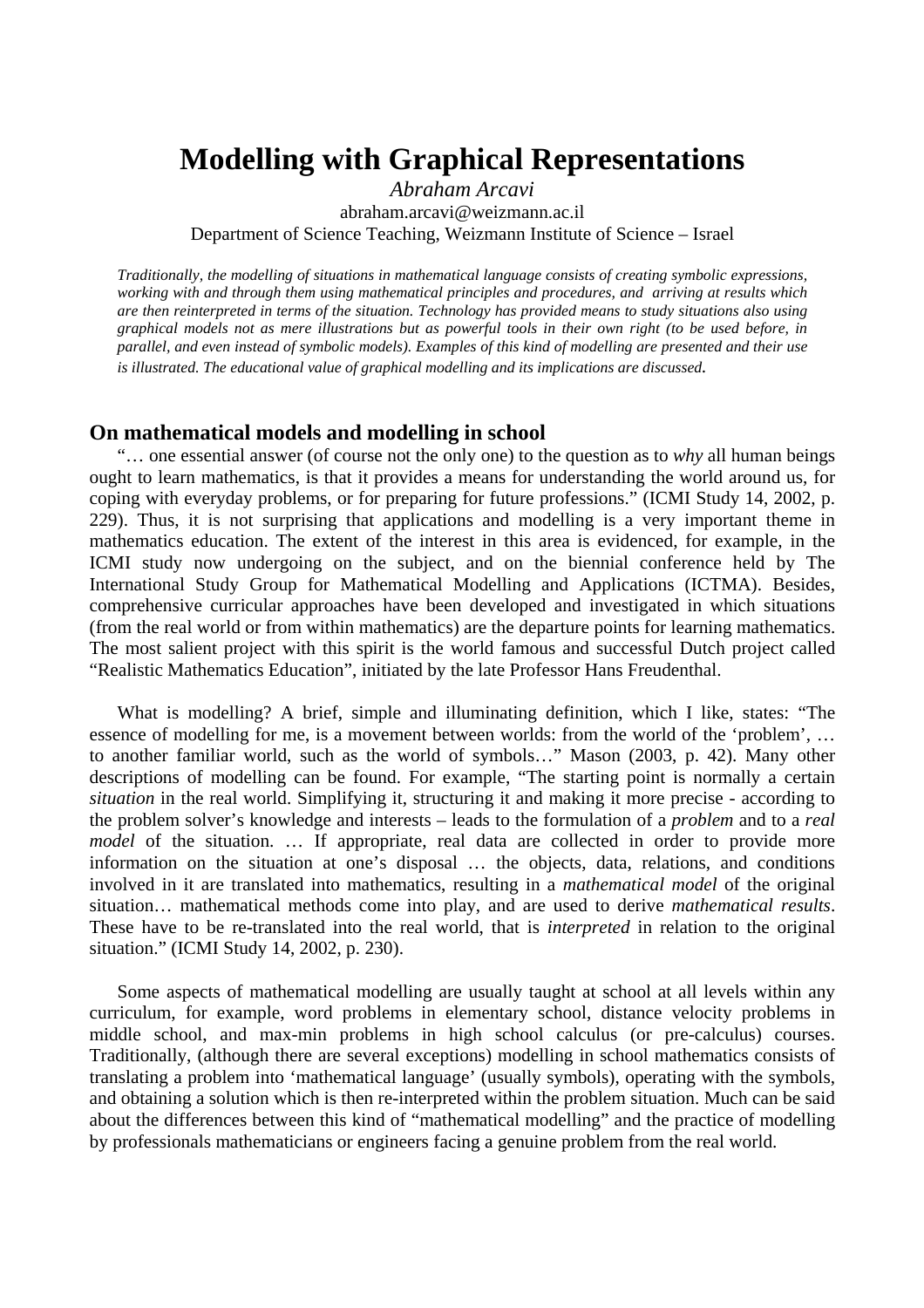## **Modelling with graphs**

Rather than discussing how to bridge between the two apparently dissimilar practices of schooling and the professional world, I would like to suggest that much can be done within school mathematics in order to enrich the present practice of mathematical modelling (in most curricula) in order to learn meaningful mathematical content and useful tools in a meaningful way, even when "real" professional practices are not yet fully incorporated.

I would like to refer to mathematical modelling with the following characteristics:

- the usual starting point is a geometrical situation;
- the modelling is being performed with a computerized tool;
- the primary model is a Cartesian graph to express relationships between variables;
- the main purpose is to learn about the situation from its model, and vice versa, to get acquainted with features of graphical modelling on the basis of the situation;
- symbolic models are postponed and their role is re-examined in the light of the above.

In the following, I exemplify these characteristics with several problems, and I discuss them in detail, including the way we use them with students and some of their reactions. The first is a well known problem, which is followed by others less known, which carry some surprises.

Problem 1: Given a rectangle of fixed perimeter, 12 cm, investigate the variation of its **area** as a **function** of its **side**.

A traditional solution path consists of establishing a "mathematical model", namely, translating the conditions of the problem into a symbolic relationship,  $A=x(6-x)$  and investigating it. We propose to investigate this problem in a different way, making use of a computerized environment which enables us to model the situation graphically in a dynamic way. In the following (Figure 1), there is a display of a typical screen of such an environment, in which the rectangle of fixed perimeter was constructed, a measurement of its side AB and of its area ABCD was performed, and a Cartesian graph was defined by inputting the dependent variable (in this case the area of the rectangle) into the y-axis and the independent variable (its side) into the x-axis.



Figure 1: Initial screen displaying the rectangle and the Cartesian graph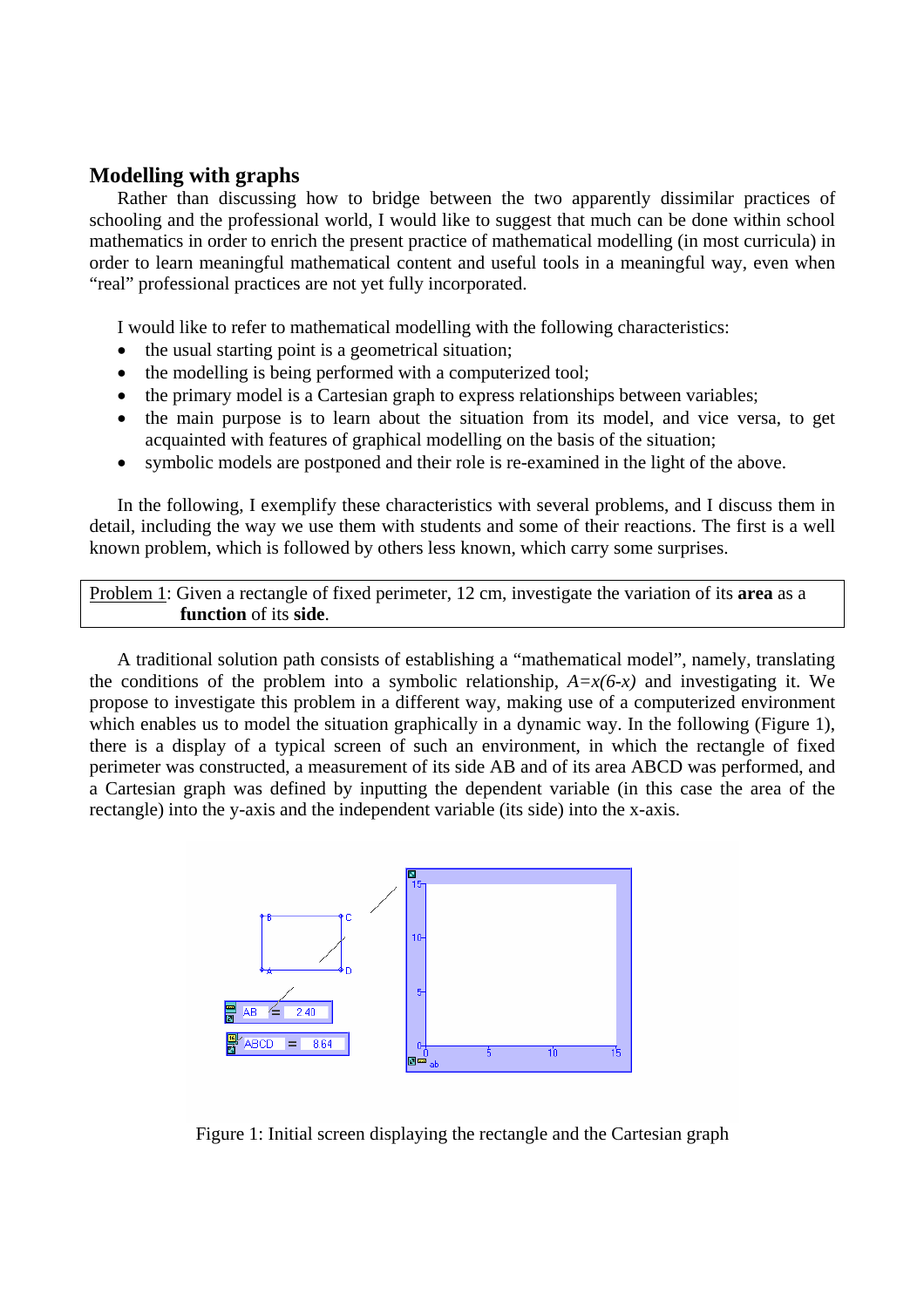Figure 2 shows four screens. On the upper left side of each screen, there are snapshots of the different rectangles as they change dynamically while we drag one of its vertices. The lower left side of each snapshot shows the corresponding measurements (of the area and one side, which change accordingly). Simultaneously, on the right side of each screen, we see the Cartesian graph (of the variation of the area as a function of its side) as it is being traced.



Figure 2: Snapshots of the rectangle changes and the Cartesian graph

This environment enables to study the situation through its graphical model. For example, by considering the following issues:

- When does the maximum occur in the graph and what does it represent?<br>- What are the graph minima, and what do they represent?
- What are the graph minima, and what do they represent?
- Explain in terms of the situation the symmetry of the resulting graph.
- When is the area increase slower?

The variation of the area of the rectangle when seen through the graph enables us to visually follow its increase, decrease and rates of change, it highlights the fact that the situation is symmetrical with respect to the "mid-point" of the domain (all the possible values for the length of the side), and it shows that its maximum is attained when the rectangle becomes a square - the only figure that does not "occur" twice when one varies the side over its full domain. In the following, we illustrate further how the graphical model can become an insightful tool for discussing similar issues.

Problem 2: Given a rectangle of fixed perimeter, 12 cm, investigate the variation of its **area** as a **function** of its **diagonal**.

This problem is less common in traditional school textbooks. As previously, we postpone the modelling of this problem with algebraic symbols, and proceed to study first the graphical model.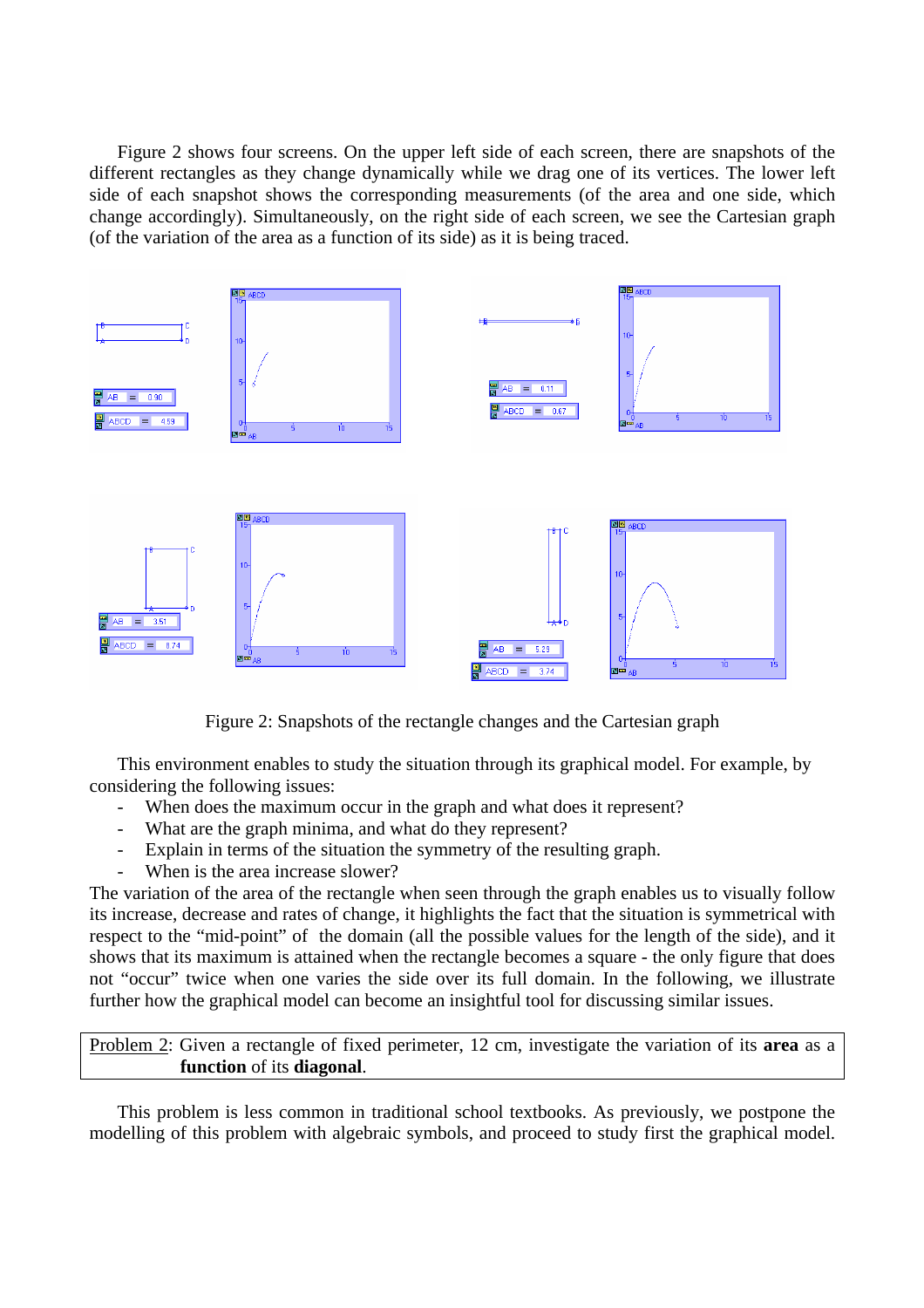We propose our students to make a conjecture about the shape of the graph, before proceeding. Figure 3 shows snapshots of the graphing as it is being created.



Figure 3: Snapshots of the rectangle changes and the corresponding Cartesian graph

This time the graph is a bit surprising for many. The previous example may have set our minds towards the expectation of a symmetrical graph (parabola), however, here as we change the rectangle dynamically by dragging one of its vertices, the Cartesian graph is being traced as "running" back an forth along what appears to be a segment of a straight line! Is it so? In order to make sense of these surprises, in our trial classrooms, we first investigate the following.

- What are the domain and the co-domain of this function?.
- Explain what are the situations represented by the extreme points of the segment.
- In the previous problem the graph is symmetrical, here it is not. Explain why.
- In Figure 4, both graphs (one from the previous problem and this one) are juxtaposed. Explain a) why the two graphs have the same height, b) the meaning of the proximity of the two graphs, especially when the independent variable increases (do the graphs intersect?, and if so where?)



Figure 4: The two graphs juxtaposed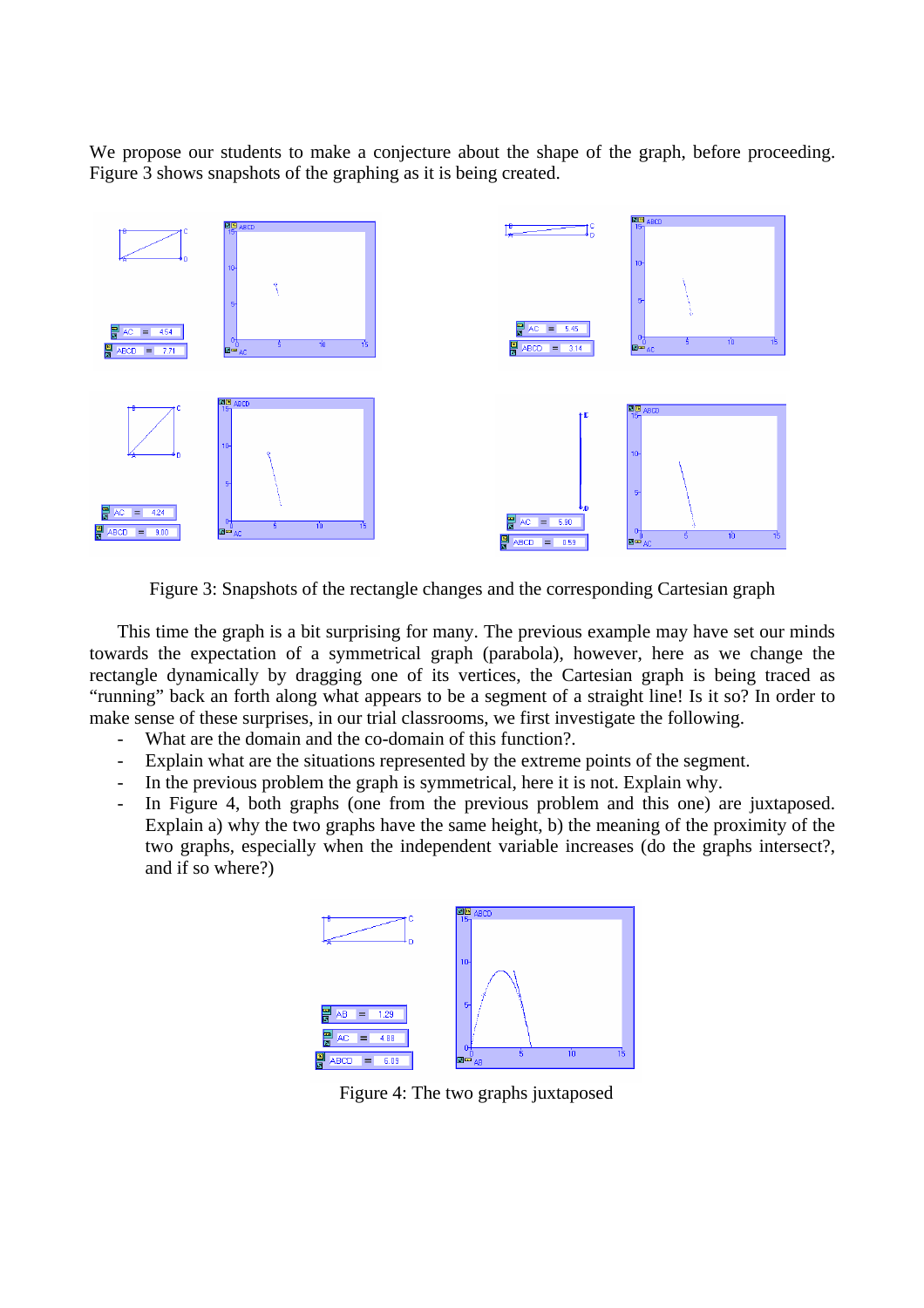Replying to these questions requires a fruitful interplay between the situation and its graphical model. For example, for many students (and teachers alike) who work with this problem, when looking at the graph they notice for the first time how limited is the domain (all possible values taken by the independent variable) - between a bit more than 4 and less than (about) 6. In order to make sense of this finding, we re-turn our attention to the situation itself and observe with more care the variation of the length of the diagonal as we change the rectangle. We notice that:

- a) the diagonal becomes longest when the rectangle "flattens" and it "degenerates" into a segment, namely when the diagonal and the side collapse and both are of length 6, and
- b) the shortest diagonal is obtained when the rectangle becomes a square, in which case the diagonal is  $3\sqrt{2} \approx 4.24$ . Note that the smallest diagonal vields the maximum area.

Another feature of the graphical model which redirects attention to the situation and leads us to re-inspect it, is that the point tracing the graph runs up and down on it as the rectangle changes. This is in contrast to the previous problem, in which the graph was a symmetrical curve. In order to explain this discrepancy between these global graph features, one needs to look again at the situation as it changes dynamically. One realises that the diagonal decreases from one extreme case in which it is longest (when there is no rectangle) to its shortest length (in the case of the square) and then it starts increasing when we "push" the square further. In other words, the independent variable (the length of the diagonal) travels back and forth along its domain for one full cycle of the rectangle changes. This is in contrast to the previous problem, in which the side increases from its smallest value (0) to its largest value (6) and on its way "covers" all the rectangles, including those who have the same area (for different values of the domain), thus creating a symmetrical curve.

The juxtaposition of the two graphs highlights features which should be explained. Their equal height is obviously due (but not always immediate for students) to the fact that in both cases the dependent value is the area, thus its maximum value is the same (although is attained for different values of the domain, since the dependent variable is different). The graphs approaching each other reflect the fact that for increasing values of the domain (for the independent variables in both cases) the side and the diagonal approach the same value of *6*.

The educational morale we propose to draw so far is that the dynamical graphical model highlights aspects of the situation which were not as salient had we investigated it alone, or even by modelling it symbolically. In other words, by virtue of the observation and analysis of the graphical model, we notice and explore many features of the situation which become apparent and explicit precisely because they are highlighted by the model.

Let us turn now to a result that puzzled us: is the graph indeed a segment of a straight line? It is useful to stimulate intuitive answers first. For example, some say that it is unlikely that an area as a function of a line segment would be linear, and thus the linearity must be an illusion due to scaling. However, a change of scales to visually discern the type of variation does not help much – in this case the appearance of linearity persists, fueling our doubts further. Certainly, the question cannot be rigorously resolved by graphical means only, and a discussion about the limitations of this model and the need for a different kind of model is in now place. Only the symbolical model will ultimately help us to settle the matter. Thus, in our investigations, we do not rule out the fundamental role of a symbolic model, we just propose to postpone it and to invoke it when we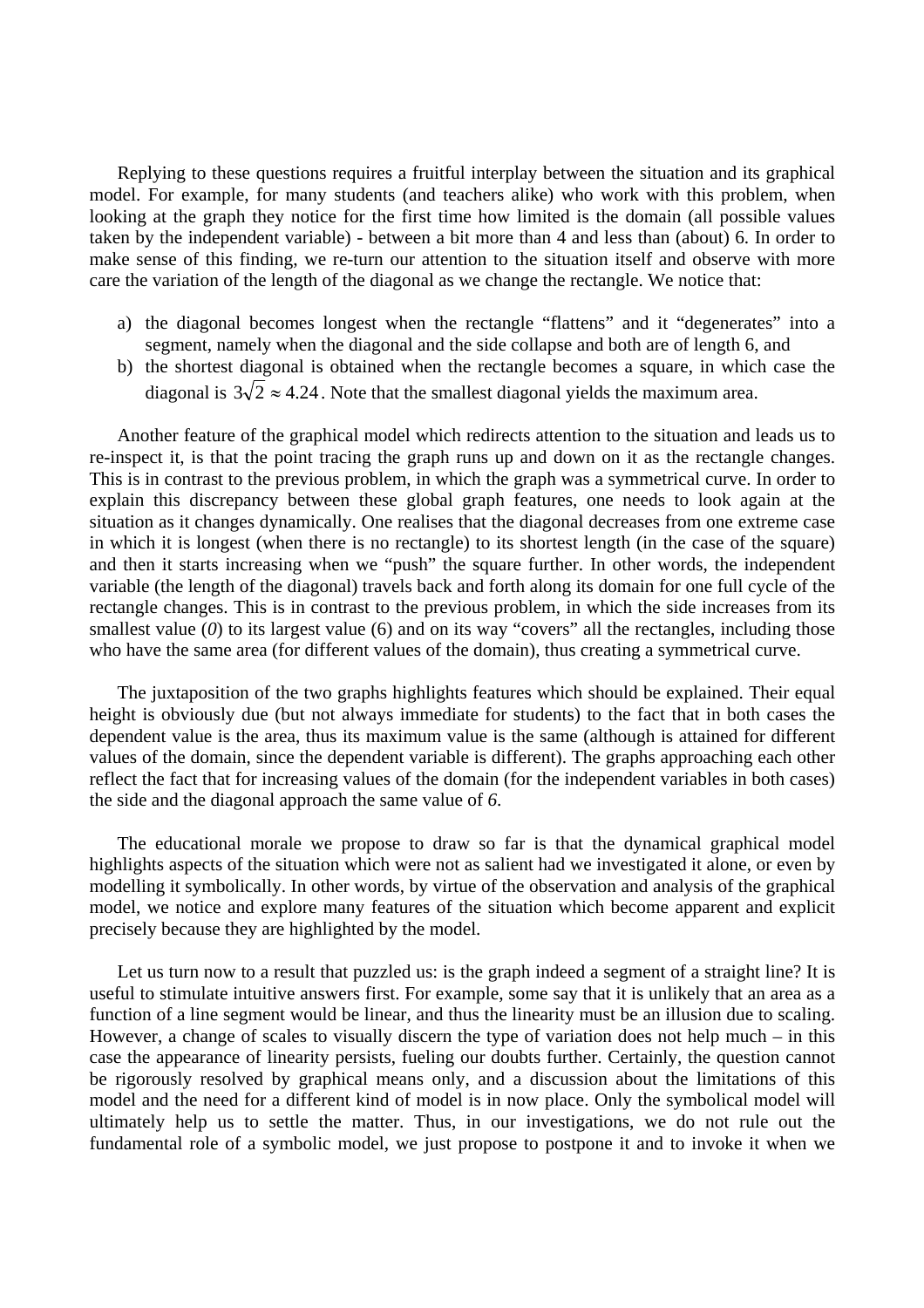need it, and when it can provide us with precise answers to well formulated questions, which cannot be found elsewhere.

In this case, certain symbolic skill and symbol sense (Arcavi, 1994, 2005) may be needed in order to create a symbolic model. We look for how to express the area as a function of the diagonal, which, for students, may be less straightforward than it seems. The area of a rectangle is *A=xy*, its half perimeter is  $x+y$  (in our case is fixed and equal to 6), and its diagonal is  $D = \sqrt{x^2 + y^2}$ . This suggests that a good candidate to combine all these expressions in one formula, would be  $(x + y)^2 = x^2 + 2xy + y^2$ . In our particular case,  $36 = x^2 + y^2 + 2A$ , yields 2  $A = \frac{36 - D^2}{4}$ . This

symbolic expression for the function dispels our initial thought that the graph may be linear - the "segment" displayed in the graph must be one of the branches of the parabola, of which only some part of it (the part drawn on the screen) is meaningful as a model for the situation. In order to appreciate how close this branch of the parabola is to a straight line, we ask students to find the equation of the linear function joining the two extremes (namely *(4.24,9)* and *(6,0)*). Once this is obtained, we propose to graph the function of the difference between the linear function and the function of the area. The graph of the difference, in the relevant domain, highlights not only how close these two functions are, but also what is their maximum difference and when it occurs).

The symbolic model can also provide an opportunity to double check if and how all the information we have gathered is represented by the symbols. By inspecting the formula, we can indeed see that when the diagonal is *6*, the area of the rectangle is *0*. However, the symbolic model does not prevent us from substituting any value for *D*, in the interval  $0 \le D \le 6$ . It is from our acquaintance with the situation, and from the graphical model we explored, that we know that the minimum value for *D* is  $3\sqrt{2} \approx 4.24$ . If we substitute this value in the area function, we indeed obtain the area of the square of sides 3, which is the maximum possible area (occurring for the minimum value of the diagonal).

At this point, we propose the following.

Problem 3: Given a rectangle of fixed perimeter, 12 cm, investigate the variation of its **diagonal** as a **function** of its **side**.

As with the previous problems, it is very productive to request from students to predict the shape of the expected graph. Making predictions can serve several purposes. Firstly, it engages students with a more careful observation of the situation in order to form an image of the expected result and thus it supports making explicit the students' knowledge and understandings related to the problem. Secondly, prediction creates an affective commitment with the problem and can stimulate classroom discussions. Thirdly, the expectation for a certain result, especially when the actual result is different from the predicted, serves as a strong anchor against which to compare and contrast the expectation with the actual result – such reflection can become a rich source for learning (Arcavi & Hadas, 2000).

From the previous problems, we know that as the side increases from *0* onwards, the diagonal decreases up to a minimum and then starts increasing again, symmetrically. We can also establish some values: when the side is *0*, the diagonal is *6*, it decreases until it reaches the minimum value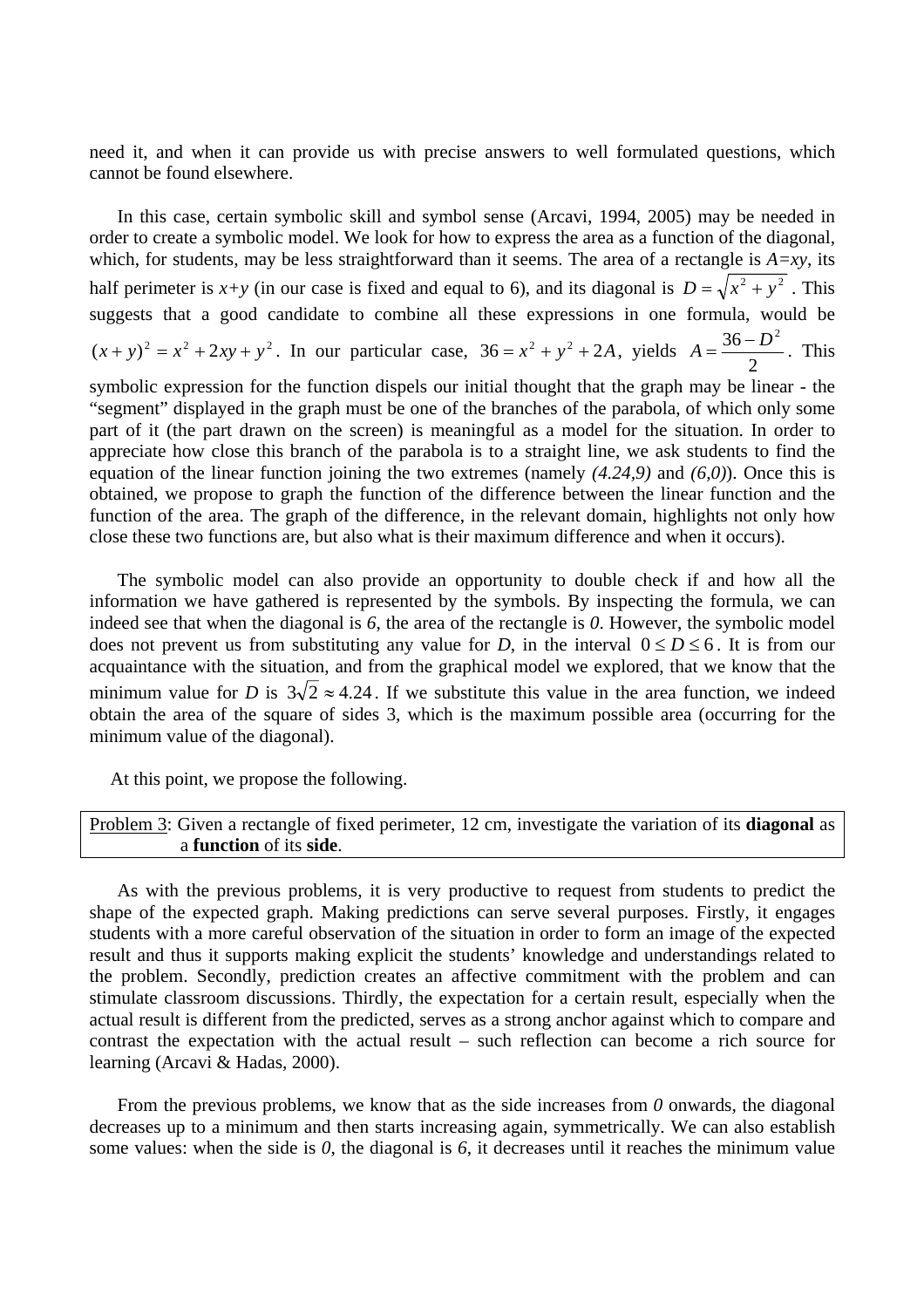$3\sqrt{2} \approx 4.24$ , and the it starts increasing until it becomes again 6. So, most would predict a symmetrical shape, and given the previous experience with problem 1, and the widespread tendency towards prototypicality (as described in, for example, Schwarz & Hershkowitz, 1999) it is very tempting to suggest "parabola". Figure 5 shows the graph drawn.



Figure 5: The diagonal as a function of the side

As expected, the graph is symmetrical, with a shape that resembles that of a parabola. However, as we learned from experience, the rigorous resolution can not be done only on the basis of graphs. Indeed, the algebraic model shows that  $D = \sqrt{(6-x)^2 + x^2}$ , which is not an expression for a parabola. Besides here also, the symbolic form of the function serves as a tool to double check the information gathered from the situation (e.g. extreme values for *x* and corresponding values for *D*, etc).

In the previous problems we explored the variation of the area of a rectangle of fixed perimeter as a function of its side and also as a function of its diagonal. In order to further illustrate the exploration of graphical models, let us now turn to the variation of the area of a fixed rectangle in a way that makes visually perceptible the variation of the area as it occurs. This concretization may well serve as an intuitive visual introduction to the notion of area under a curve (definite integral).

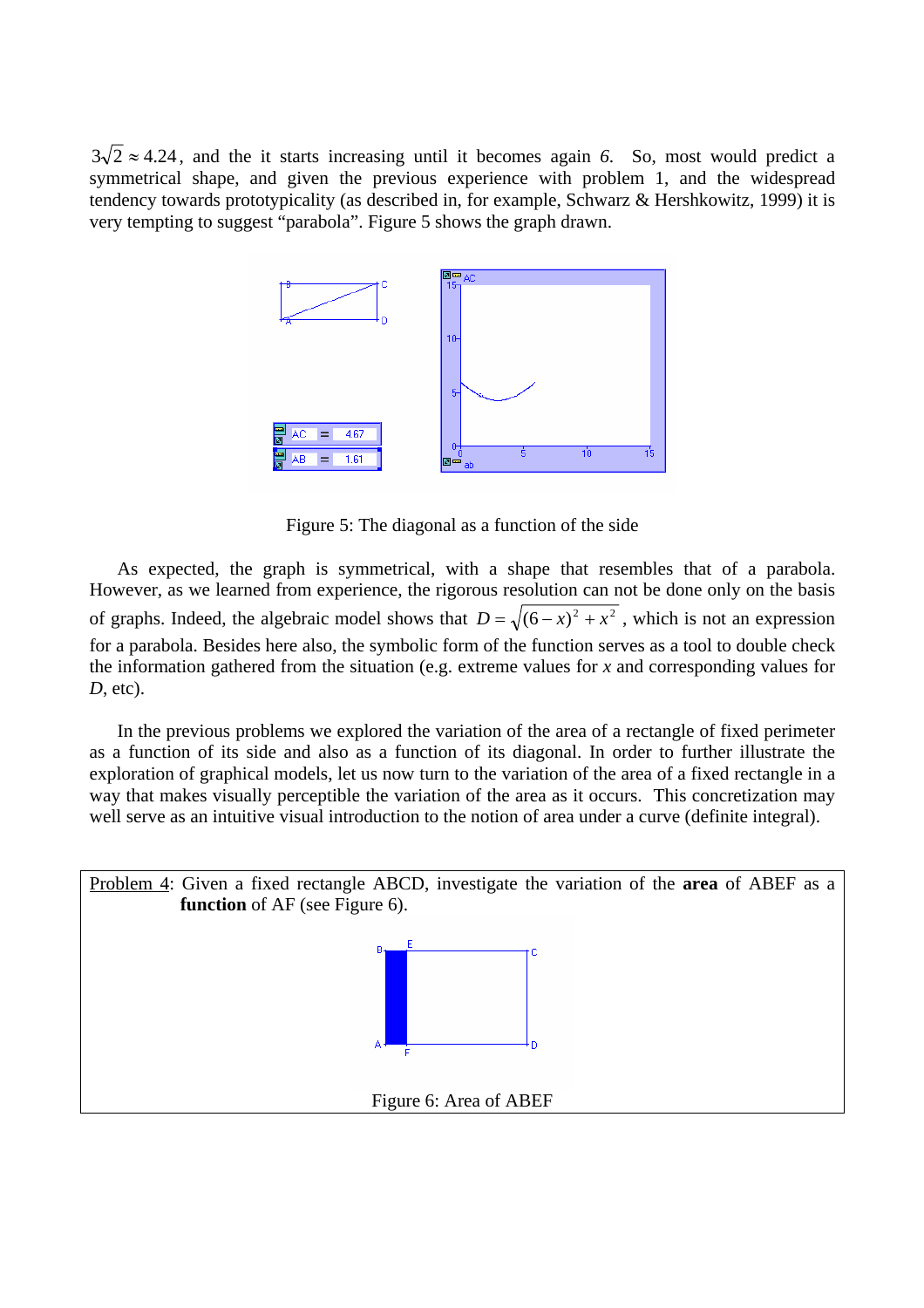Using graphical modelling as our main working tool, we first try to envision the graph of the area of ABEF, as AF changes (increases or decreases). Thus the question posed at this stage is: make a conjecture about the shape of the graph. Some students conjecture that the graph is an horizontal line – due to erroneous visual transfer from features of the situation to features of the graph (this phenomenon was first described in detail by Bell & Janvier (1982)). The following (Figure 7), shows snapshots of the graph as it being created while the side increases dynamically and the area is colored as it increases.



Figure 7: The changing area of a rectangle as a function of one variable side

The graphical model suggests that the change is linear. Is it? In order to elucidate this question, one can proceed in different ways even before resorting to a full-fledged symbolic model (note that the students for whom these problems are intended have no formal knowledge of calculus, and thus it is unlikely that they would connect this problem with the notion of integral as the area under a curve, thus we do not consider this as a possible answer). For example, one may go back to the situation in order to find out whether the characterization of linearity applies there, namely, whether the rate of change is constant. In our case, for the same increases in the length of AF, would we always obtain the same increase in the area of ABEF? Since the area depends only on AF (and also on the width of the rectangle, but the width is constant), the answer is positive – although this type of reasoning is not always immediate for students. A less qualitative way to express this reasoning is to model symbolically the function for the area as  $ABEF = a^*AF$ , or, if you will,  $y = ax$ , which describes a linear relationship. In order to make sense of the parameter *a* in terms of the situation, we ask students how to change the original rectangle ABCD in such a way that the linear graph (obtained when dynamically changing the area of ABEF) will be steeper? In order to answer this question, some students would experiment and obtain a desired graph by trial and error. Others would do an a-priori reflection. Either a-priori or a-posteriori, the reflection will connect among concepts making use of both graphical and symbolic features, for example, as follows. A steeper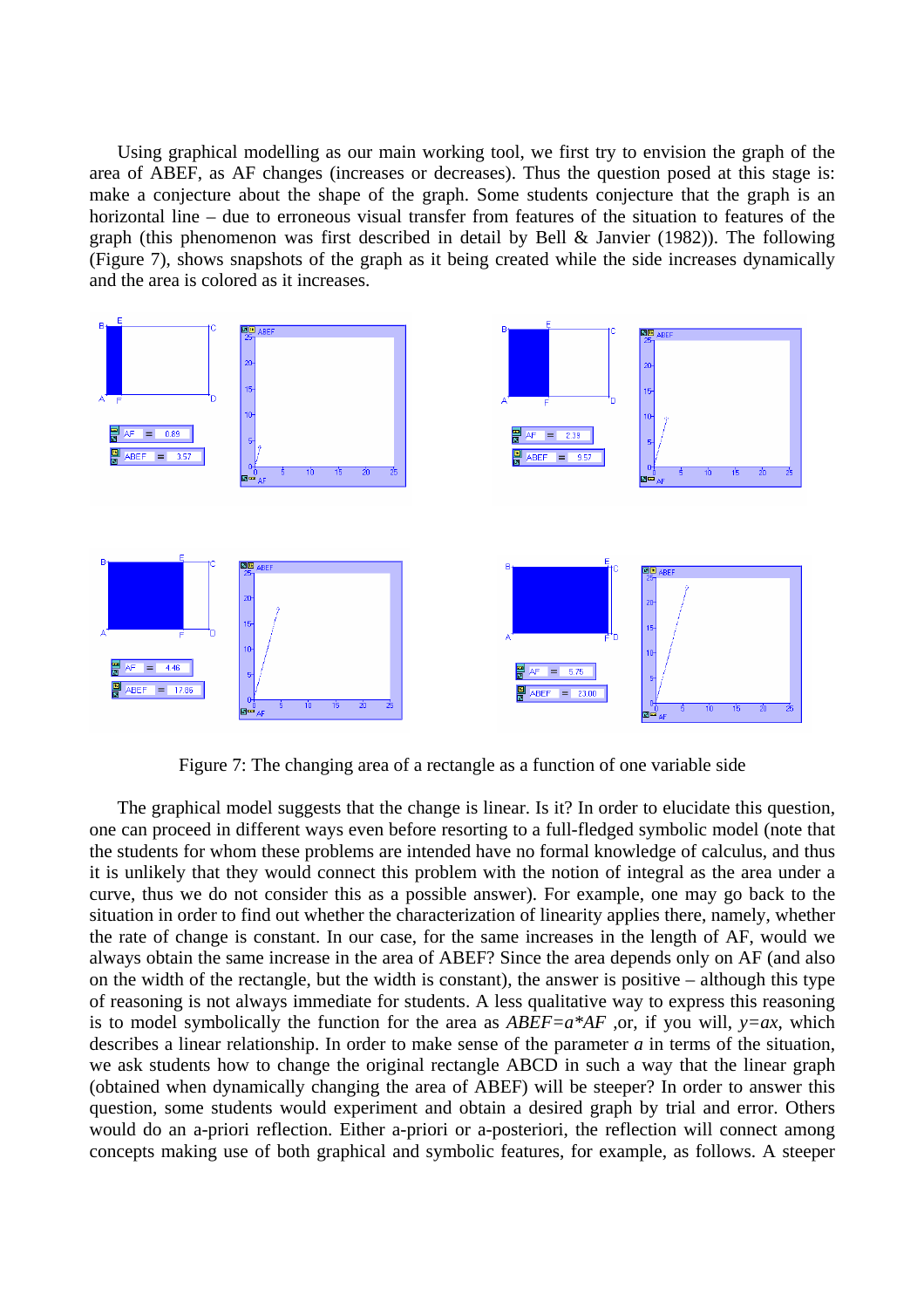graph should have a larger slope, namely a greater value of *a* in the formula  $y=ax$ . Since *a* represents the width of the rectangle, a larger width will yield a steeper graph.

The following problem seems to be a natural follow up inspired by a "what if...?" question. In this case, we propose, what if the rectangle is a triangle?



Again, we propose to pause and make a conjecture about the shape of the graph. Here also, the graphical model may have in store a surprise for many (see Figure 9).



Figure 9: Area of ADE as a function of AE

The graph resembles a parabola, but, is it? how come? A qualitative analysis shows that this case is different from the previous, because, as AE increases, the same increases in the length of AE produce different increases in the area of ADE, thus the rate of change is not constant. Moreover, the graph highlights that the rate of change increases. Can we make sense of this in terms of the situation? The question is aimed at the visual realisation that as we increase AE by equal amounts, the corresponding changes in area increase. Also, we help students to realise that the area of the changing triangle now depends on two variable quantities AE and DE. We notice that the ratio  $DE / AE$  is constant, namely that these two variables are proportionally related. Thus, the area of the triangle,  $A = (AE * DE)/2$  is a quadratic expression of AE. Now, symbols support what we have found from the graph and the situation in a more formal way.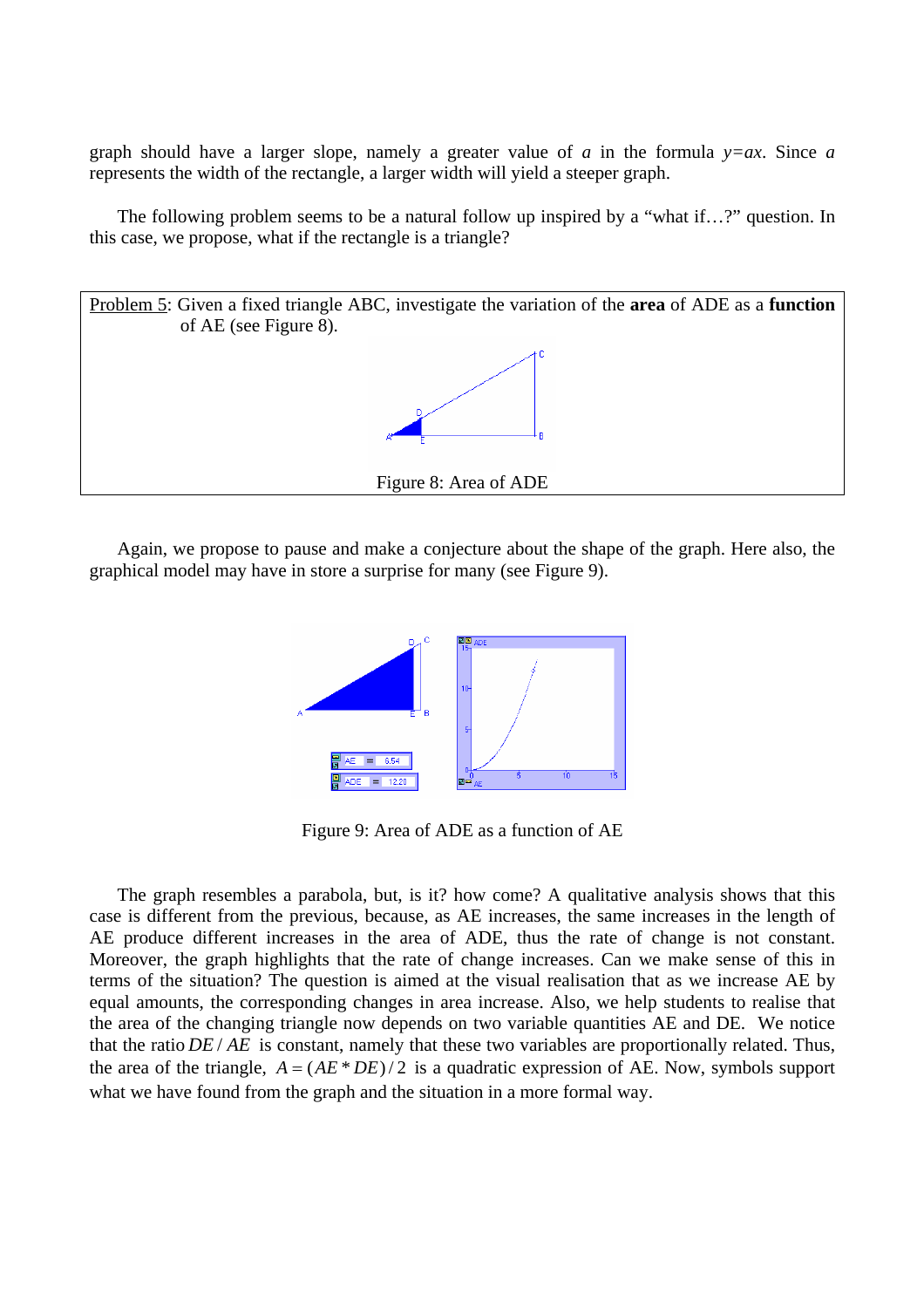Let us turn the triangle around and proceed to the next problem.



What would be the shape of the graph of the area of this trapezoid? Some students claim that the area decreases - this reflects a common confusion stemming from the attribution of the visually salient decrease of the rate of change to the area which surely increases. Once we agree that the area increases as AE increases, we ask whether the graph is linear? As previously, when we increase AE, the same change in AE produce different changes in the area of ACDE. Thus the rate of change cannot be constant, and the function is not linear. Is the graph for this situation similar to the graph of the previous problem? In a sense, it is - the graph corresponds to an increasing function, and it probably is a parabola, however, it must reflect the decrease of the rate of change (See Figure 11).



Figure 11: Area of ACDE as a function of AE

Our final problem combines the last problems, as follows.

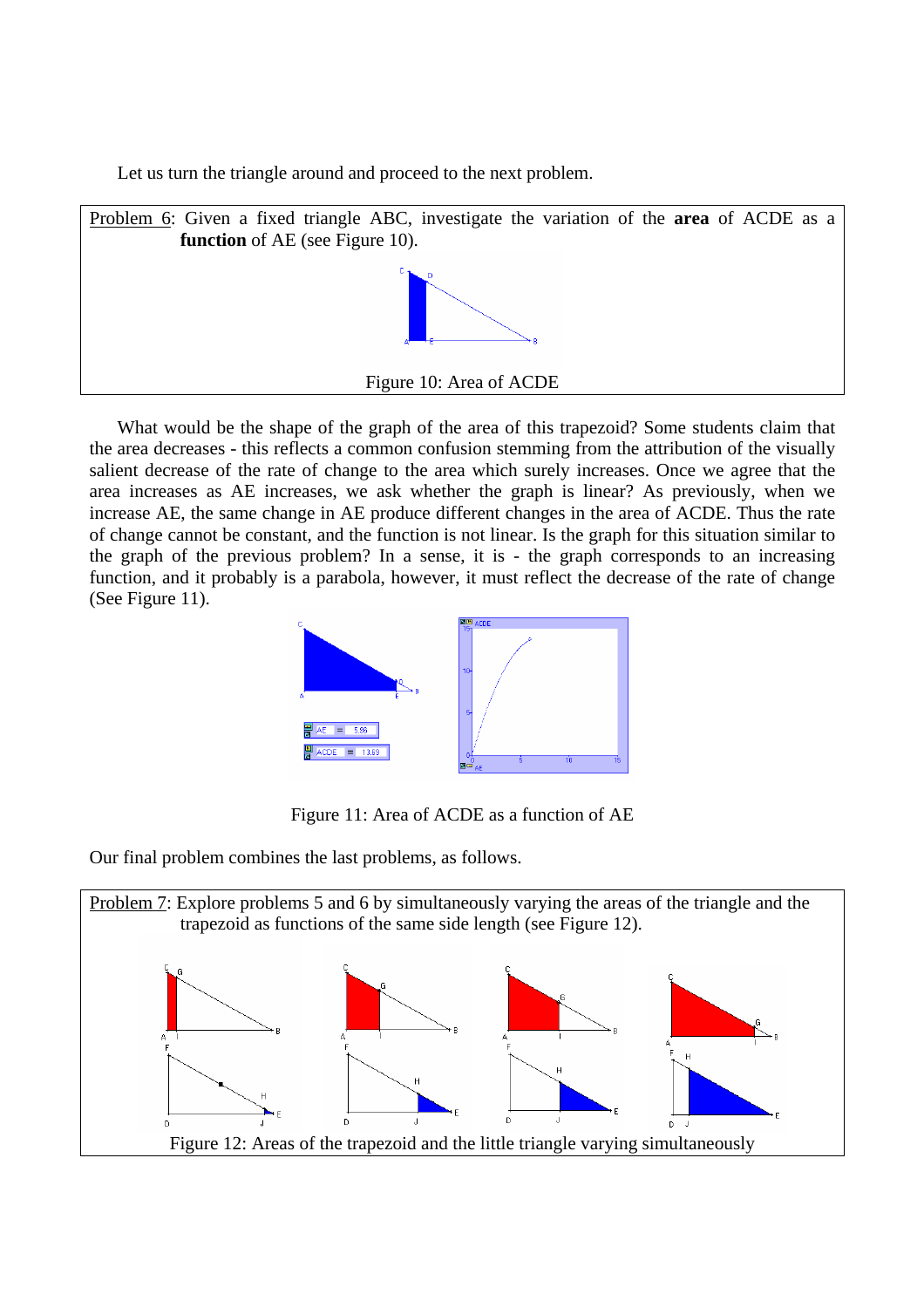Note that the variation is linked in such a way that the segments AI of the trapezoid and JE of the triangle are always the same. Figure 13 shows the two graphs juxtaposed.



Figure 13: Juxtaposition of the two graphs

The juxtaposition of the graphs suggest some questions, for example, what is the meaning of the intersection points of the graphs? How do you interpret that one of the graphs is fully above the other? Here again, the purpose is to notice interesting features of the graphs and looking back into the situation for what these features represent. We notice, for example, that the area of trapezoid CGIA is always larger than the area of the triangle HJE, and these areas are equal only when we cover all or none of the area of the larger triangles (ABC, EDF).

The next and last issue we propose to students is to conjecture what would be the shape of the graph of the two combined areas (CGIA+HEJ), as a function of the side AI (or JE). This question may seem strange at first, and we implemented in the environment it produces quite a surprise (see Figure 14).



Figure 14: Graph of the two combined areas

The graph of the sum of the areas seems to produce a linear graph! Could it be? How come? The new seemingly linear graph must be the addition, point by point, of the two non-linear graphs (parabolas), is that possible? With these questions in mind we first go back to the situation and then resort to symbols in order to make sense of this puzzling result.

By playing with the figures one starts to visualize what the sum really represents. Figure 15 shows the inversion of one of the two large triangles and its positioning above the other.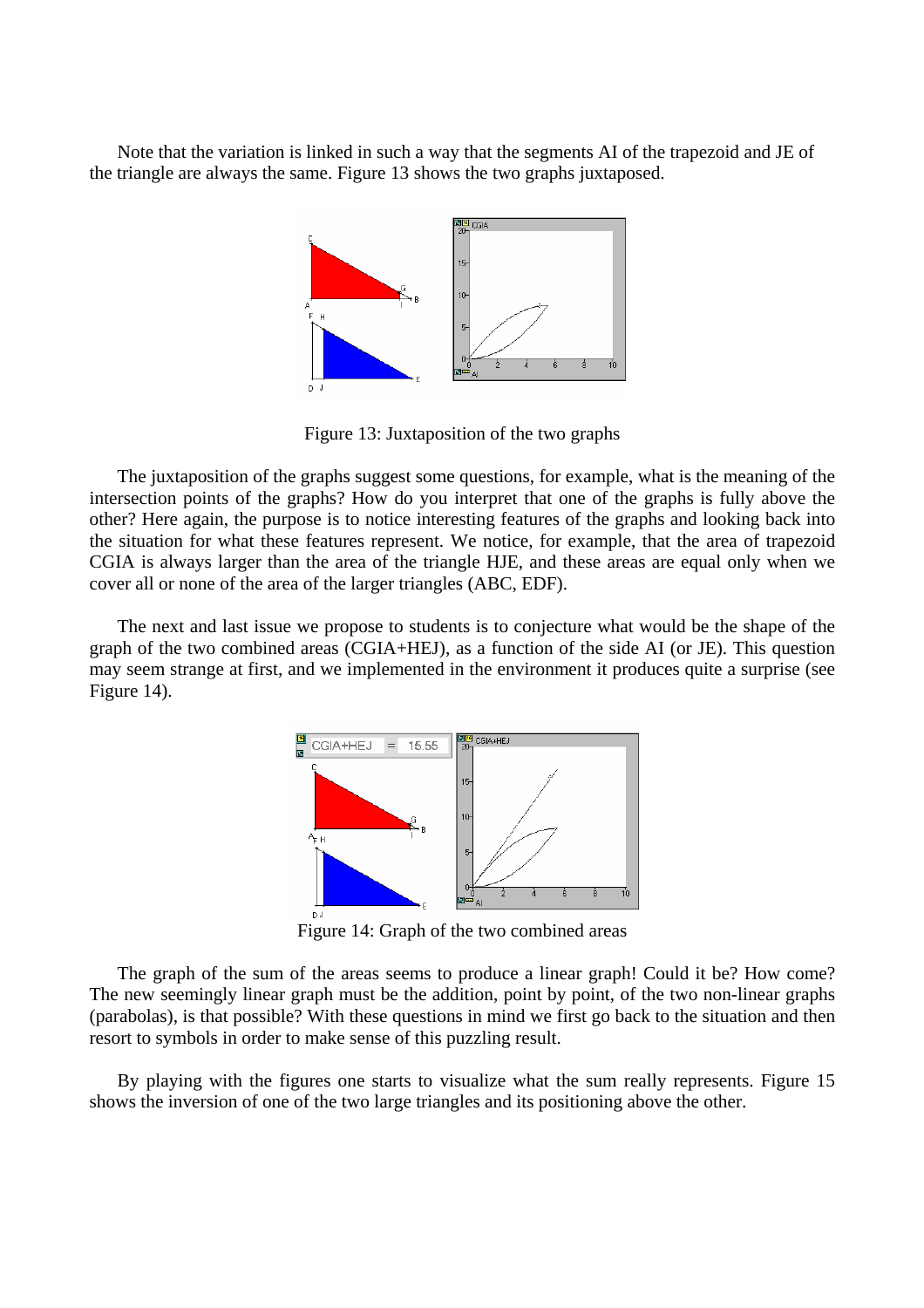

Figure 15: relocation of the two fixed triangles

The sum of the areas add up to a rectangle for which one of its sides is fixed and the other variable - namely we are back in problem 4! Indeed the graph must be a linear. An informal symbolic reasoning will rest us assured that this is perfectly possible: the lower graph is an increasing parabola, the other parabola is decreasing and thus, since the quadratic terms have the same parameter with opposite signs, they cancel out yielding a linear function.

## **Final remarks**

Modelling geometrical situations with dynamic Cartesian graphs is a promising avenue for new ways of learning mathematical concepts and tools as exemplified above. The following are the main reasons and the possible morals drawn from the work with the above examples.

• Functions

The concept of function is a central idea in mathematics and it takes a prominent place in most middle and high schools throughout the world. Function is an important mathematical idea in itself, but no less important is its role in developing "students' facility with using patterns and functions to represent, model, and analyze a variety of phenomena and relationships in mathematics problems or in the real world" (NCTM, 2000, p. 227). Also, "teachers may find it helpful to compare and contrast situations that are modeled by functions from various classes" (ibid., p. 297). Function is the core idea of all the activities that model the geometrical situations described above. Moreover, the concept, by virtue of being implemented within a computerized environment, "recovers its dynamism, as a genuine model for change and variation since its graphical representation is being created in real time describing the phenomenon as it occurs" (Arcavi & Hadas, 2000, p. 42)

### • Graphical models

The most widespread representation of functions is the symbolic (algebraic). Traditionally, graphs are invoked later as just an illustrative tool, usually sketched on the bases of features (such as extrema, increase, decrease etc) derived from applying analytic techniques to symbolic expressions. When we model a situation with in this way, some characteristics of the situation may remain opaque, and for many students the activities are technical and mostly devoid of meaning. In the problems above, the graphical model is produced, explored and interpreted *first*. "Both the situation and its graph are looked at dynamically, all information gathered is intimately related and expressed in terms of the situation, and is put at the service of better understanding it." (Arcavi & Hadas, 2000, p. 41). Moreover. whereas a main goal for modelling is to better understand the situation we model, sometimes the situation helps understand the modelling tool better, i.e. certain features of the graphs (as "addition of graphs" in the last problem above).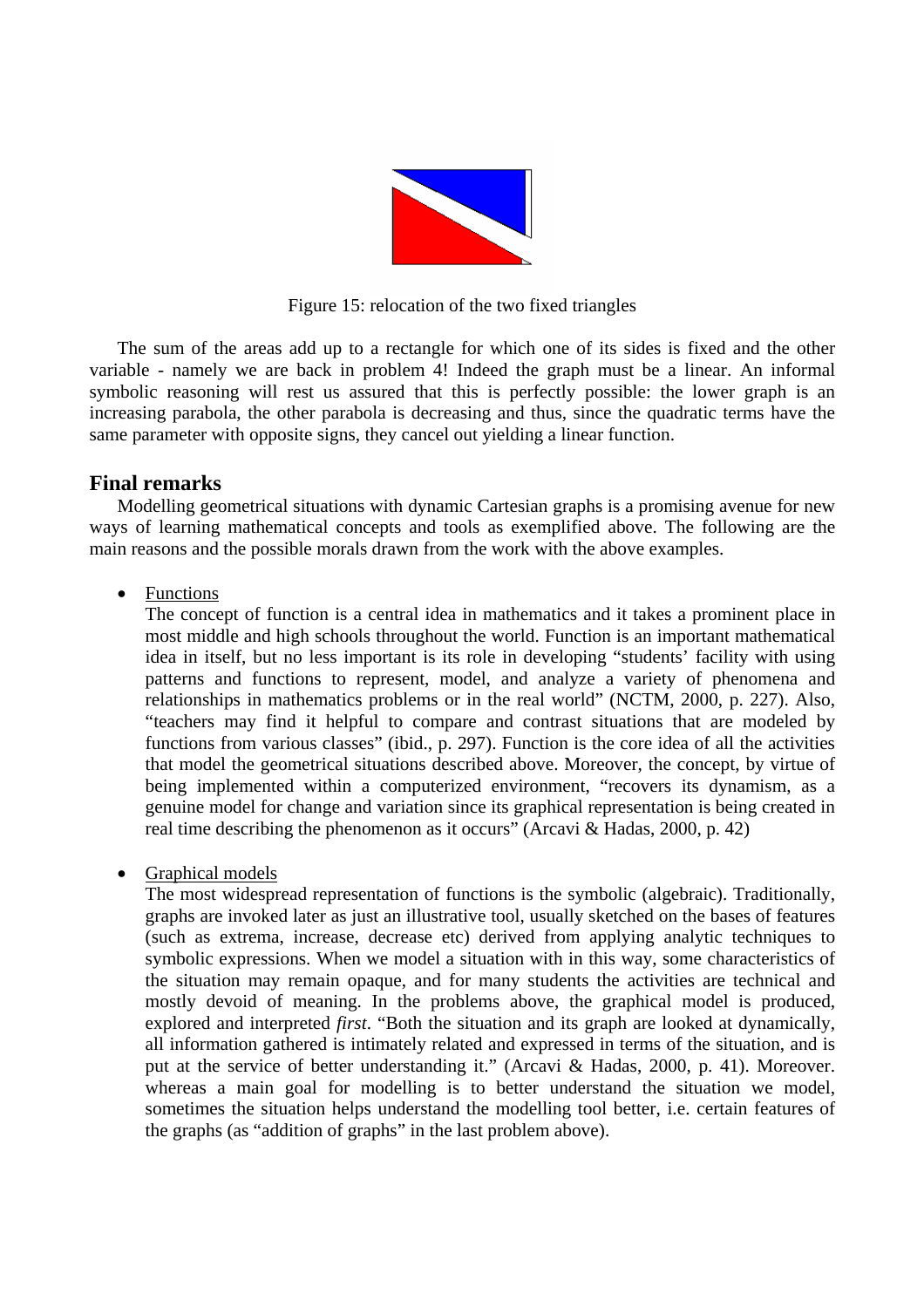#### • Symbolical models

In the above examples, symbols are introduced when we need them in order to transcend limitations of the graph or when we want to re-inspect in a different way information already gathered. In this way, rather than engaging in mostly technical manipulation of symbols, the "algebraic expression comes alive…" (Noss & Hoyles, 1996, p.245) - it is preceded by meaning making activities that drive the way we look at symbols, use them and interpret them. This trajectory (graphs first, symbols later) by no means imply to use each of the models as a watertight compartment. Quite the contrary, once all the models are introduced, the interplay among them is very fruitful, as illustrated in most of the examples.

#### • Surprises

Surprises can be a good source for learning: the contrast between an expected outcome and the actual surprising outcome is the space in which meaningful and productive questions are asked by students themselves, followed by attempts at resolving them. However, it is up to us, mathematics educators, to set the scene for these surprises to occur. A first challenge is to design activities in which hands-on (and "minds-on") experimentation leads to puzzling and unexpected results. A second challenge is to nudge students to explicate their predictions in order to make visible the sources of their reasoning and conceptualizations and also as a means to make them more committed to the task. Explicit predictions, or conjectures, make the surprise (if/when it happens) more meaningful and provides rich opportunities to revise our knowledge, its sources and the tools we use. A third challenge consists of conducting classroom discussions, which take maximum advantage of the discrepancies between the predictions and the actual results.

#### • Experimental arena

The computerized environment we use constitutes a rich experimental arena. Students receive the feedback as a direct consequence of their actions and not as a judgmental statement from their teachers. Besides, students can use the environment as a springboard for conversation and discussions with their peers and teachers, are free to experiment, to produce questions of their own, and to embark in further explorations.

### • Intuitive introduction to formal topics

All the characteristics above combined offer us new learning paths and opportunities, mostly by helping to build informal intuitive knowledge infrastructures as sound foundations for the more advanced mathematics. It is our belief that, such foundations would prevent many of the student failures in higher mathematics, which, in my opinion, are mostly due to the lack of sense making we hereby propose to stimulate and support.

## **Coda**

 We started with a shortened quote from Mason (2003) about modelling. We conclude with the quote in full, because, as we understand it, it faithfully reflects the spirit of the present work. "The essence of modelling for me, is a movement between worlds: from the world of the 'problem', through the world of imagery in which an 'essence' is sought in the abstract, the pure, the ideal, the simplified, to another familiar world, such as the world of symbols, of scaled down material objects, or of pre-made simulations. Finally there is a movement back through imagery again to the original problematic situation, and this cycling may be repeated several times at various levels of detail before some sort of conclusion is reached and recorded" (ibid., p.42).